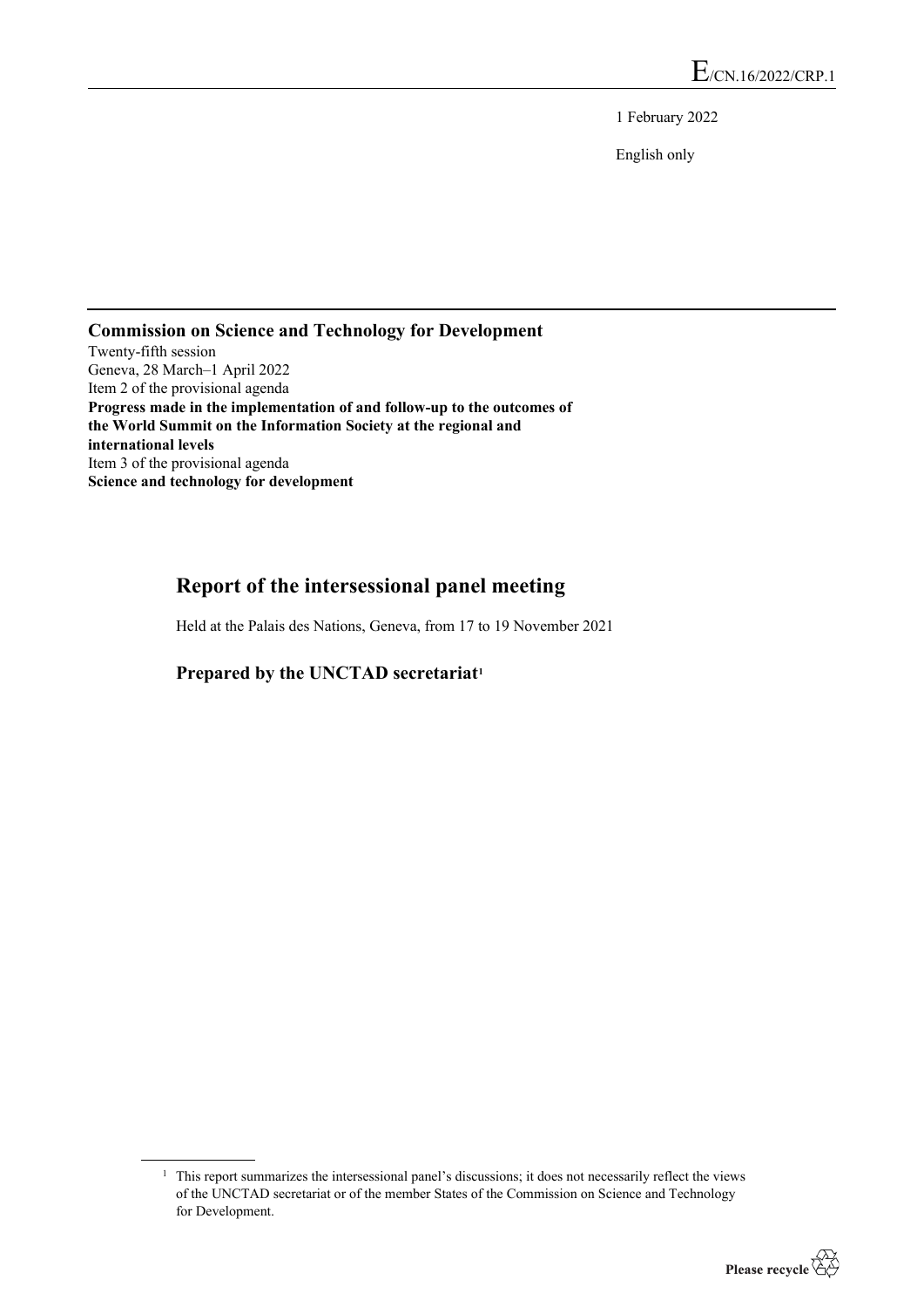## **I. Introduction**

1. At its twenty-fourth session in May 2021, the Commission on Science and Technology for Development (CSTD) selected the following substantive themes for its 2021–2022 intersessional period:

(a) Industry 4.0 for inclusive development;

(b) Science, technology and innovation for sustainable urban development in a post-pandemic world.

2. To help address these themes, a panel meeting was organized by the CSTD secretariat from 17 to 19 November 2021 and was held with physical and remote participation. Participants at the meeting also discussed the progress made in the implementation of and follow-up to the outcomes of the World Summit on the Information Society at the regional and international levels. The aim of the meeting was to examine in depth various issues related to the substantive themes, with a view to contributing to considerations by CSTD at its twenty-fifth session, to be held from 28 March to 1 April 2022.

## **II. Organization of work**

3. The panel meeting was attended by members of CSTD and representatives of international organizations, civil society and the technical and academic community, as well as other observers. The documentation for the meeting included papers on the two themes prepared by the CSTD secretariat with inputs from members of CSTD and relevant international organizations; and presentations and written comments submitted by participants. Meeting documents are available on the CSTD website.[2](#page-1-0)

# **III. Opening**

4. The panel meeting was opened by the Chair of CSTD.<sup>[3](#page-1-1)</sup>

5. The Director of the Division on Technology and Logistics of UNCTAD and Head of the CSTD Secretariat expressed her appreciation for the contributions to the papers prepared by the secretariat and elaborated on the recent efforts of UNCTAD to support developing countries in harnessing science, technology and innovation for development. These efforts included the following: UNCTAD *Technology and Innovation Report 2021*, which addressed the relationship between frontier technologies and inequality; a project on technology assessment in Africa; progress in the science, technology and innovation policy reviews for Botswana, Uganda and Zambia; a workstream on capacity-building under the Technology Facilitation Mechanism of the United Nations; the Crop Watch Innovative Cooperation Programme, in collaboration with China, to facilitate agricultural monitoring through the use of satellite data in developing countries; the Young Female Scientist Programme organized with Okayama University, Japan; and CSTD collaboration with China on capacity-building. She also underscored the challenges posed by the coronavirus disease (COVID-19) pandemic and the successful global scientific collaboration in providing solutions to develop effective vaccines. Finally, the Director highlighted the urgent need for greater international cooperation and solidarity and the faster deployment of both old and new science, technology and innovation solutions to help address multiple national and global challenges and improve people's lives.

6. The Deputy Secretary-General of UNCTAD, in her keynote address, highlighted the capacity of science, technology and innovation to improve lives and build resilience, as seen during the COVID-19 pandemic. She noted that the two substantive themes of CSTD served to illustrate the need to pursue technological change that was at the service of development. With regard to the first theme, new technologies were expected to improve productivity and sustainability when applied in manufacturing. However, a large share of firms in developing

<span id="page-1-1"></span><span id="page-1-0"></span><sup>2</sup> See https://unctad.org/meeting/cstd-2021-2022-inter-sessional-panel.

<sup>&</sup>lt;sup>3</sup> Mr. Peter Major, Hungary.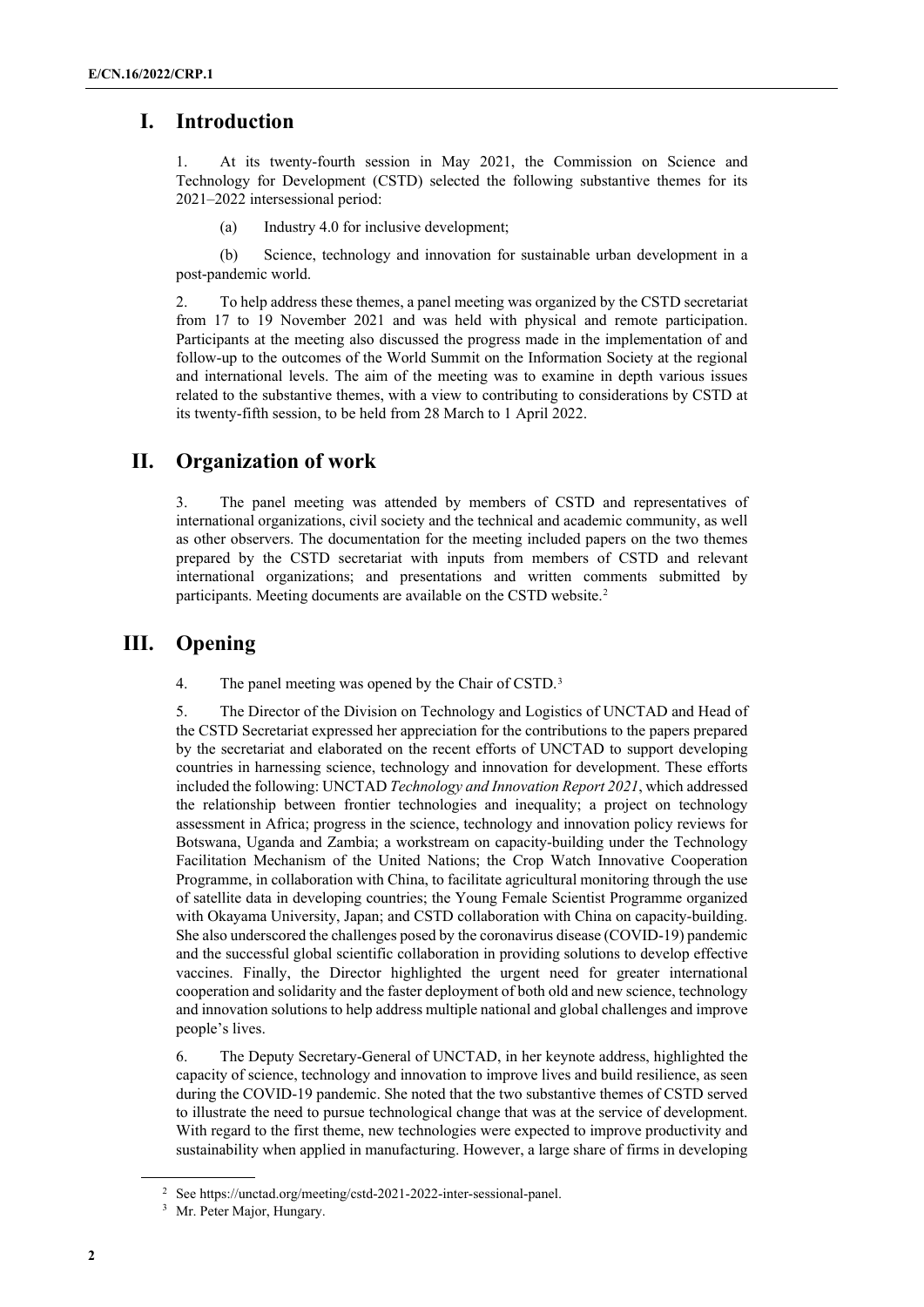countries was not ready to deploy such technologies. Therefore, countries needed to adopt a balanced approach that stimulated and developed diversified and robust manufacturing while promoting the adoption of industry 4.0 technologies. Countries also needed to seek partnerships and international collaborative arrangements to help achieve industry 4.0 objectives. With regard to the second theme, the Deputy Secretary-General noted that the pandemic had aggravated existing sustainability challenges and served to uncover several vulnerabilities and inefficiencies in cities worldwide. Science, technology and innovation could contribute to addressing such problems, for example, by enabling the circular economy and promoting gender equality. Finally, the Deputy Secretary-General emphasized the importance of international collaboration in order to realize the potential of science, technology and innovation in the pursuit of the Sustainable Development Goals.

# **IV. Theme 1: Industry 4.0 for inclusive development**

7. The CSTD secretariat<sup>[4](#page-2-0)</sup> introduced a paper on this theme, which analysed the possible impact of industry 4.0 on inequalities between countries, highlighting that the use of industry 4.0 technologies in manufacturing could increase productivity and energy efficiency and promote sustainability. However, most firms in developing countries were not yet using such technologies and there was a risk that the uneven deployment of industry 4.0 technologies could perpetuate the income gaps across countries seen during previous technological revolutions. Therefore, developing countries could not afford to miss this new wave of technological change. Much would depend on national policies to build a diversified industrial base while disseminating industry 4.0 technologies in manufacturing. Partnerships and international collaboration would also be required, to facilitate this process.

8. The first panel discussion was moderated by a Vice-Chair of CSTD.<sup>[5](#page-2-1)</sup> One speaker<sup>[6](#page-2-2)</sup> drew attention to three megatrends, namely, digital technology evolving at a significant pace; climate change; and socioeconomic instability. She shared evidence from a company-level study and noted the following three lessons learned during the pandemic: the supply network had not been ready for the challenge; companies adopting industry 4.0 technologies were better able to navigate the pandemic; and collaboration across industries and between the private and public sectors had gained in importance. In this regard, Governments and businesses needed to focus on reconfiguring supply chains, setting up remote work and operations abroad that supported different promotion networks globally, finding ways for companies to respond quickly to shifting demands, prioritizing end-to-end visibility and embracing true collaboration. Finally, the speaker stressed that essential elements of a robust and inclusive transformation were understanding global trends and how these affected local ecosystems, fostering multi-stakeholder collaboration, prioritizing the most relevant areas for each particular economy and context and learning from success stories.

9. Another speaker<sup>[7](#page-2-3)</sup> noted that a challenge faced by countries in deploying industry 4.0 technologies was the need for a skilled labour force, as the demand for industry 4.0 solutions would outgrow the capacity of countries to train workers. At the same time, technology was developing at a swift pace and it was hard for firms to keep abreast of developments. The lack of standards with regard to industry 4.0 also posed a challenge in the deployment of such technologies. The speaker emphasized the need for factory workers and information and communications technology experts to foster the transformation in manufacturing. The benefits of industry 4.0 were significant in terms of productivity and promoting sustainability. Finally, the speaker stated that the ability to adopt and use industry 4.0 technologies was country-specific yet the price points at which such technologies could be deployed were significantly low, allowing developing countries with a solid manufacturing base to deploy and further develop them.

<span id="page-2-0"></span><sup>4</sup> Mr. Clovis Freire Junior, UNCTAD.

<span id="page-2-1"></span><sup>5</sup> Ms. Ana Cristina Amoroso das Neves, Portugal.

<span id="page-2-2"></span><sup>6</sup> Ms. Maria Basso, Lead, Advanced Manufacturing and Production, World Economic Forum.

<span id="page-2-3"></span><sup>7</sup> Mr. TP Chopra, Chief Executive Officer, Bharat Light and Power Group.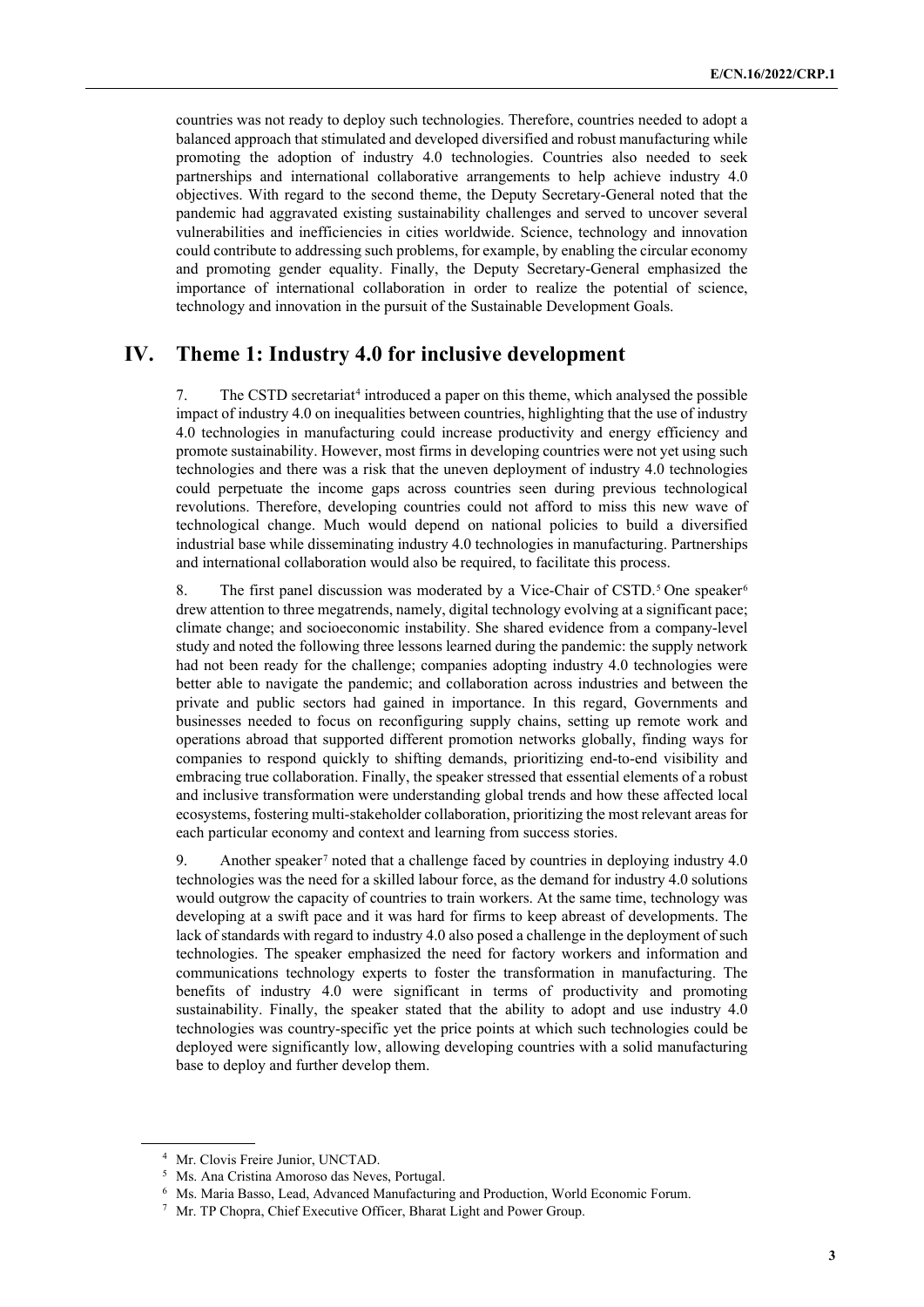10. One speaker[8](#page-3-0) highlighted the important topics detailed in the paper prepared by the secretariat, including the importance of industrialization and industrial policy for inclusive development. Governments needed to have an active role in supporting this process and the international community needed to invest in Government capacities. Firms with advanced digital capacities had been better able to weather the COVID-19 crisis, which served to highlight the critical role of such technological capacity in increasing resilience. Governments needed to build skills and capacity to foster technological learning and innovation and sustain growth. In the context of industry 4.0, this would require a shared vision, common knowledge and understanding and coordinated action with Governments and other stakeholders, to drive technological upgrades in manufacturing. Finally, the speaker stressed the need to strengthen international collaboration, stating that common challenges required agreed and coordinated solutions in peer learning, sharing knowledge, improving global coordination and enabling a global institutional environment.

11. During the ensuing interactive discussion, participants expressed their support for CSTD, which continued to provide a platform for countries to discuss common challenges and share experiences and good practices. A few delegates<sup>[9](#page-3-1)</sup> shared the initiatives and policy instruments that the Philippines and Thailand had put in place to build technological and innovation capacities in firms, including small and medium-sized enterprises, and to promote technological upgrading and the deployment of industry 4.0 technologies. The Philippines had implemented a series of programmes that allowed for the simplified storage and sharing of environmental and geospatial data for public use, to address the lack of sufficient telecommunications bandwidth, interconnectivity and public information and communications technology infrastructure. In addition, the Philippines had established 38 regional research and development centres and provided funding mechanisms for joint research projects between universities and private industry. Finally, the Philippines had invested heavily in upskilling the workforce in data sciences, data analytics and smart governance practices. Thailand had launched an industry 4.0 index that aimed to improve the competitiveness of industries, provide incentives for small and medium-sized enterprises to transition and prepare the workforce to meet the future demands of industry 4.0. Thailand had also established several programmes and platforms that focused on lifelong learning, future skill sets and high-quality human resources development, particularly in the field of research and innovation.

12. The representative of a non-governmental organization<sup>[10](#page-3-2)</sup> stressed the challenge of the lack of gender balance in technology development and emphasized the need for action to develop digital skills, particularly in the least developed countries, create job opportunities for youth and offer technological solutions to address sexual harassment at schools and workplaces. In response to queries from some delegates<sup>[11](#page-3-3)</sup> and representatives of non-governmental organizations<sup>[12](#page-3-4)</sup> as to how the technological divide between countries might be bridged and the role of international cooperation in supporting this process, the speakers noted that this was a challenge for everyone and that no single country or company had the perfect recipe for industry 4.0 transformation. Part of the internal work that needed to be conducted to understand the particular needs in an area involved creating a task force that included the public and private sectors; and the external work required included creating partnerships and connecting to available solutions and tools globally. A challenge in this regard was that Governments did not always have all the information or knowledge required to make decisions related to industry 4.0. Therefore, Governments needed to develop tools and initiatives to engage with firms and better understand their needs. A delegate  $13$ highlighted the importance of including concrete recommendations and actions in the paper prepared by the secretariat and the need to put in place cooperation projects that simultaneously involved academia and industry from both developed and developing

<span id="page-3-0"></span><sup>8</sup> Mr. Fernando Santiago Rodriguez, Industrial Policy Officer, United Nations Industrial Development Organization.

<sup>&</sup>lt;sup>9</sup> Representative of the Philippines; Representative of Thailand.

<span id="page-3-2"></span><span id="page-3-1"></span><sup>10</sup> World Federation of Engineering Organizations.

<span id="page-3-3"></span><sup>&</sup>lt;sup>11</sup> Representative of the Gambia; Representative of the State of Palestine.

<span id="page-3-4"></span><sup>&</sup>lt;sup>12</sup> Pompiers Humanitaires Solidaires, Guinea; African Council on Narcotics, Nigeria.

<span id="page-3-5"></span><sup>&</sup>lt;sup>13</sup> Representative of Cuba.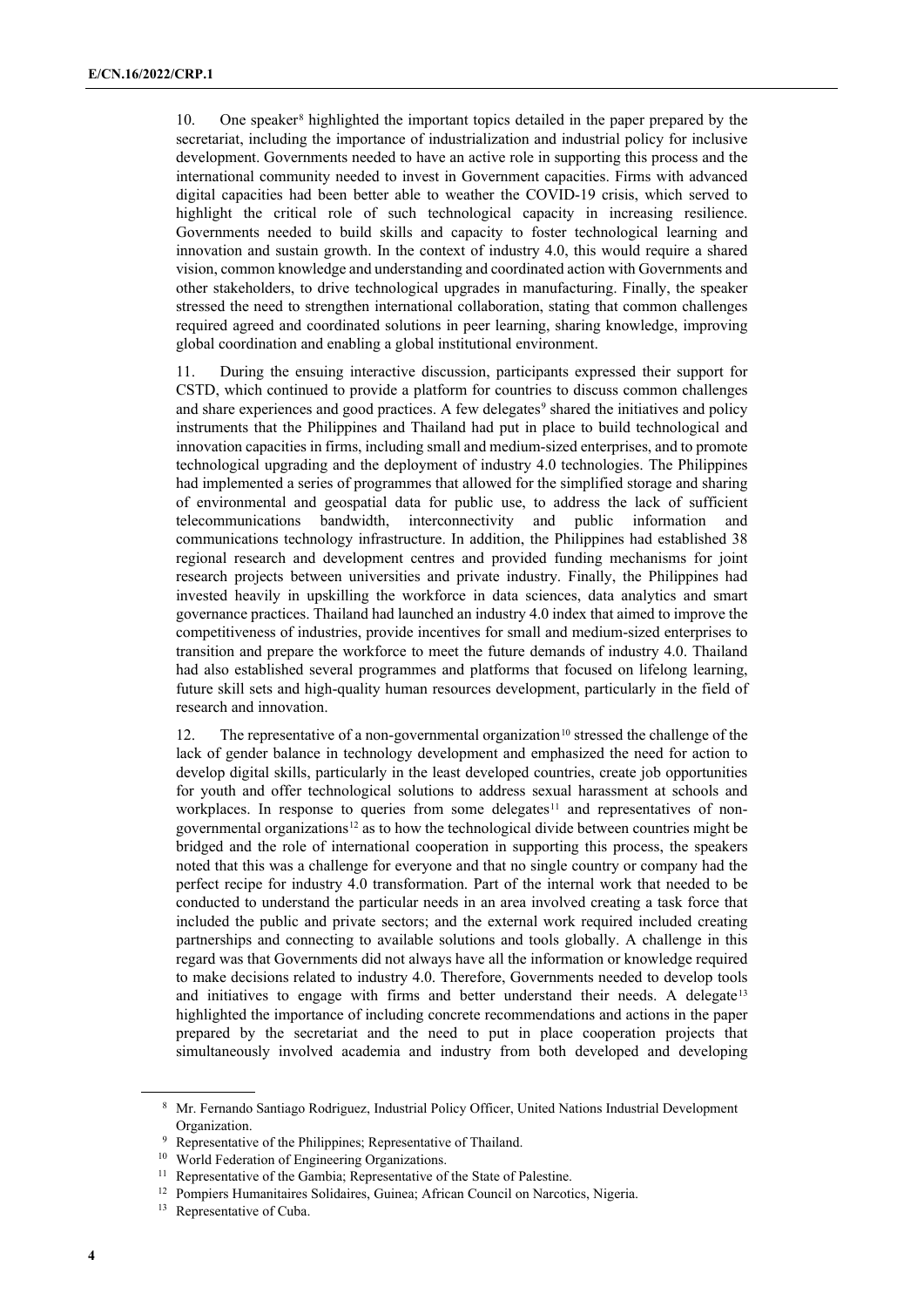countries, as this would permit the fostering of international cooperation in technology transfer and capacity-building, which was a prerequisite for the implementation of the 2030 Agenda for Sustainable Development and the promotion of industry 4.0.

## **V. Theme 2: Science, technology and innovation for sustainable urban development in a post-pandemic world**

13. The CSTD secretariat<sup>[14](#page-4-0)</sup> introduced a paper on this theme, which focused on the contribution of science, technology and innovation practices towards mitigating some of the most pressing sustainability challenges facing urban sociotechnical systems in a postpandemic world; and assessed the impact of the pandemic on sustainable urban development, identifying 12 key urban sustainability challenges in relation to energy, circularity, water, mobility, economic prosperity and financial stability, housing, gender-related empowerment and equality, urban planning, safety and security, protection from natural disasters, education and health care. Under each category, a selection of practical science, technology and innovation solutions and innovative case studies worldwide were presented. Finally, the need for action at the national and international levels to seize the innovation momentum from the pandemic and to use the transformative power of science, technology and innovation to deliver on the commitment to sustainable urban development were emphasized. Governments needed to prioritize the science, technology and innovation solutions that ensured value for money and more efficient spending, focusing on activities that boosted urban resilience. International cooperation efforts were needed to further pool, formalize and transfer available knowledge of effective science, technology and innovation solutions.

14. The second panel discussion was moderated by a Vice-Chair of CSTD.[15](#page-4-1) One speaker<sup>[16](#page-4-2)</sup> provided strategic advice on how to unleash the urban sustainability potential embedded in the science, technology and innovation solutions noted in the paper prepared by the secretariat. The speaker suggested that technological solutions could be combined with innovations in institutional settings, funding mechanisms, governance and organizational systems, user behaviour and business models. This could contribute to preparing an effective transformation path and a deep and localized understanding of the problems at hand. However, However, people in many urban settings had a technocentric understanding of science, technology and innovation solutions, which might combine with a one-size-fits-all mentality. Instead, to enhance urban sustainability, science, technology and innovation solutions would benefit from a people-centred focus and should be conceived and deployed with a consideration of local context conditions. Finally, the speaker noted that many urban sustainability challenges, such as poverty, were due to a mix of socioeconomic and environmental forces and it was therefore essential to emphasize the importance of capacitybuilding, cooperation, integration, systemic thinking and programmatic approaches.

15. Another speaker<sup>[17](#page-4-3)</sup> discussed challenges in urban areas in developing countries and the digital and urban interface, focusing on research on young women in low-income neighbourhoods in urban peripheries and describing the concept of authorship in digital and physical spaces and the idea of a feminist toolkit. The speaker emphasized that women's access to technology should not be seen merely as a sign of empowerment but also as an opportunity to use such tools to articulate struggles in supportive and safe spaces. Research showed the failure of technology to address young women's struggles related to online spaces and that experience-sharing could lead to empowerment. Finally, the speaker stressed the need for technology to enable people to speak openly.

16. One speaker<sup>[18](#page-4-4)</sup> drew attention to economic challenges during the pandemic and shared the results of a report on smart urban technologies applied in addressing the pandemic in China. Outbreaks of disease in the past had led to re-examinations of urban resilience and the creation of new legislation and, in this regard, the speaker stressed the importance of working

<span id="page-4-0"></span><sup>&</sup>lt;sup>14</sup> Ms. Liping Zhang, UNCTAD.

<span id="page-4-1"></span><sup>15</sup> Mr. Muhammadou MO Kah, Gambia.

<span id="page-4-2"></span><sup>&</sup>lt;sup>16</sup> Mr. Luca Mora, Professor, Urban Innovation, Tallinn University of Technology.

<span id="page-4-3"></span><sup>&</sup>lt;sup>17</sup> Ms. Ayona Datta, Professor, University College London.

<span id="page-4-4"></span><sup>&</sup>lt;sup>18</sup> Mr. Sheng Ying, National Officer, China Office, United Nations Human Settlements Programme.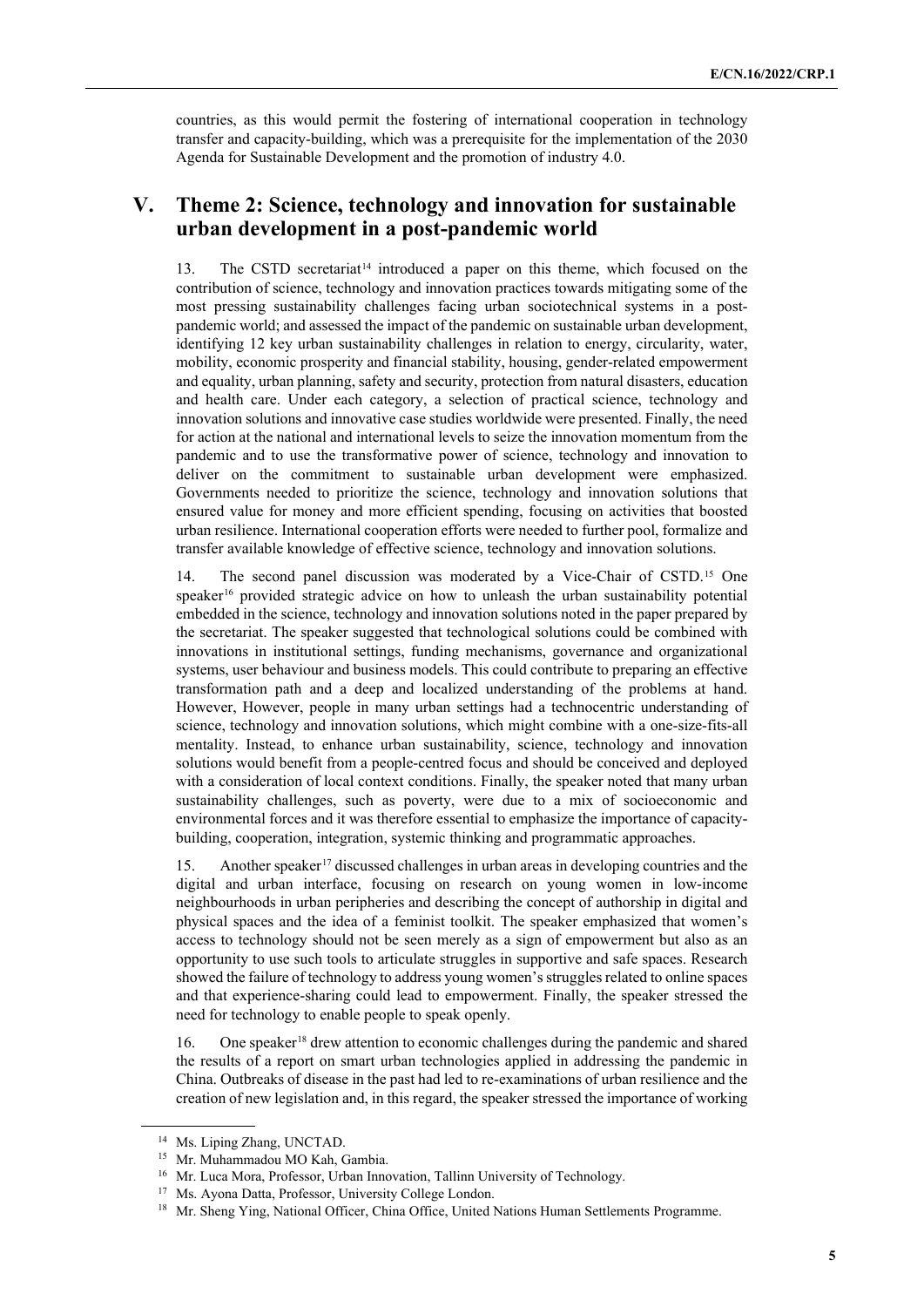towards a new level of urban resilience, which was essential in reducing economic loss and reconstruction costs following unexpected events, with technology crucial in supporting such actions. New urban resilience was important in achieving many of the Sustainable Development Goals, from reducing poverty to improving gender equality. Finally, the speaker detailed the action stages of a project to help improve urban public health and the urban technologies that could be used at each stage; and presented examples of the use of artificial intelligence and big data to visualize the pandemic and of a newly created online medical service platform that aimed to facilitate daily life.

17. Another speaker<sup>[19](#page-5-0)</sup> underlined how the increased challenges during the pandemic might prevent public institutions from being cooperative and risk-taking; and highlighted the importance of the analysis in the paper prepared by the secretariat, as it had examined ways to address such challenges. The speaker noted the following three key areas that required a greater focus: the use and governance of land needed to receive greater attention; given the interdependence of challenges and science, technology and innovation solutions, there was a need to connect them to gain a complete understanding of the interactions and linkages, since viewing science, technology and innovation solutions and challenges independently from each other could result in disconnected and fragmented initiatives, dealing with symptoms instead of examining root causes; and underestimations in the reporting of global imbalances in science, technology and innovation capacities needed to be addressed. Finally, sharing an example of solutions to housing issues in upper middle-income countries that did not meet the needs of developing countries, the speaker stated that technologies needed to be adapted to different geographical contexts.

18. During the ensuing interactive discussion, one delegate<sup>[20](#page-5-1)</sup> highlighted that the paper prepared by the secretariat and the present discussion came at a crucial time, given the unprecedented pressures on urban areas due to the pandemic, and particular emphasis needed to be placed on the role that novel data-sharing solutions played in responding to the pandemic. Another delegate<sup>[21](#page-5-2)</sup> shared the experience of Thailand in adopting a bio-circulargreen economy model, to advance more sustainable urban development, which integrated the bioeconomy, circular economy and green economy through the use of science, technology and innovation to capitalize on the rich biodiversity and cultural diversity of the country with a view to evenly distributing the benefits of prosperity to the wider community. Thailand had also developed transport infrastructure linking major cities to peripheral provinces to redistribute economic growth more fairly across urban-rural areas, promote urban-rural linkages, reduce inequalities, increase employment and address healthy urban–rural migration. One delegate<sup>[22](#page-5-3)</sup> highlighted the importance of data as a significant development enabler and underscored that building resilience was one of the most critical challenges for developing countries. Another delegate<sup>[23](#page-5-4)</sup> noted that particular attention should be given to multilateralism and international cooperation. A representative of an intergovernmental organization<sup>[24](#page-5-5)</sup> identified the need to measure progress in implementing digital technologies in response to the pandemic and, in this context, stated that particular reference should be made to the key performance indicators for smart sustainable cities developed by the United for Smart Sustainable Cities initiative to help achieve Goal 11. Finally, a representative of a non-governmental organization<sup>[25](#page-5-6)</sup> underlined the importance of parental education for people living in urban areas in pandemic recovery efforts.

<span id="page-5-0"></span><sup>&</sup>lt;sup>19</sup> Mr. Ivan Turok, Professor, City-Region Economies, University of the Free State, South Africa.

<span id="page-5-1"></span><sup>&</sup>lt;sup>20</sup> Representative of the United Kingdom of Great Britain and Northern Ireland.

<span id="page-5-2"></span><sup>21</sup> Representative of Thailand.

<sup>&</sup>lt;sup>22</sup> Representative of the State of Palestine.

<span id="page-5-4"></span><span id="page-5-3"></span><sup>23</sup> Representative of the Islamic Republic of Iran.

<span id="page-5-6"></span><span id="page-5-5"></span><sup>24</sup> International Telecommunication Union.

<sup>25</sup> World Organization of Prenatal Education Associations.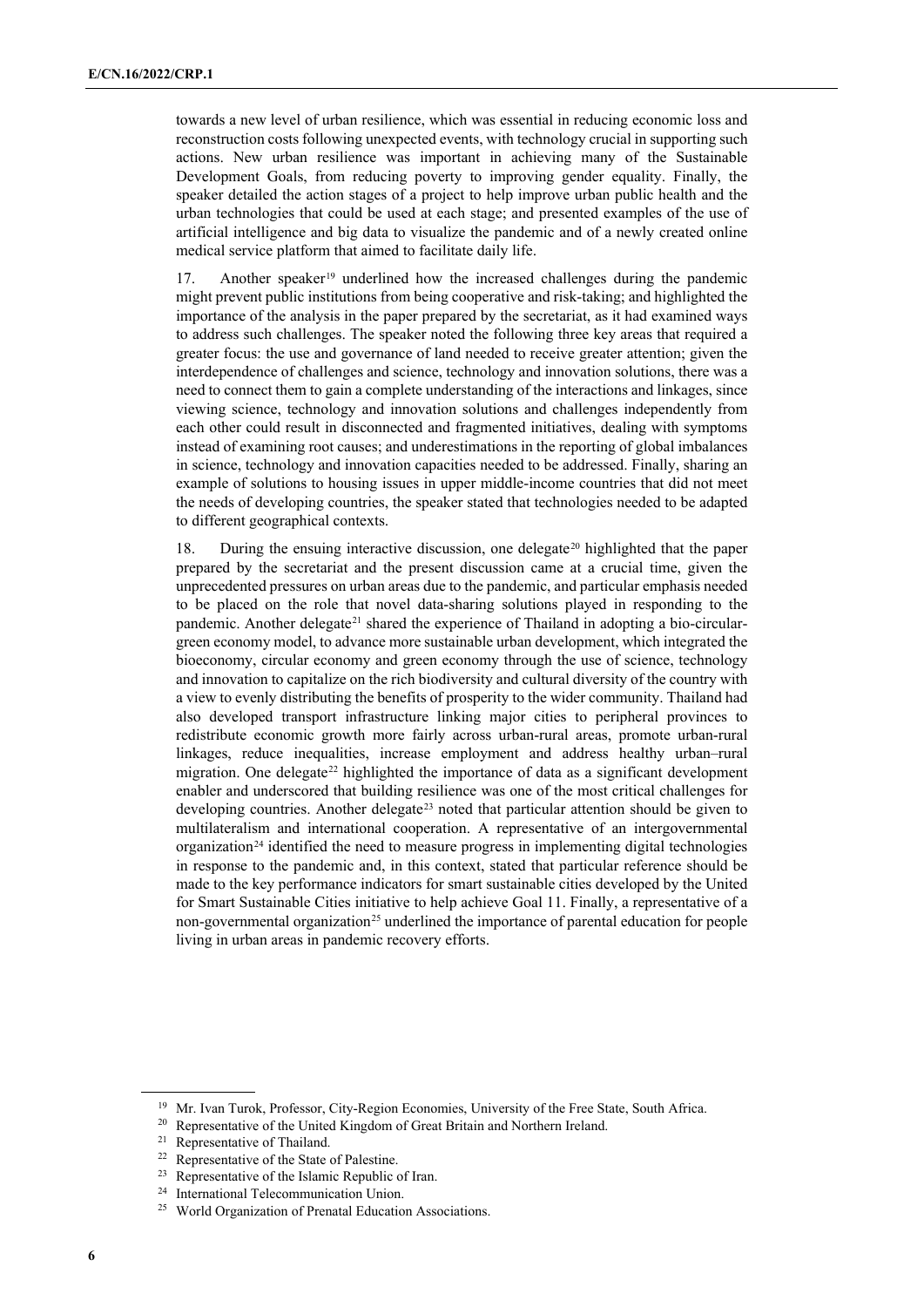# **VI. Progress made in the implementation of and follow-up to the outcomes of the World Summit on the Information Society at the regional and international levels**

19. The third panel discussion was moderated by the Acting Chair of CSTD.[26](#page-6-0) Participants considered the implementation of and follow-up to the outcomes of the World Summit on the Information Society in 2021 in several respects, including ongoing and new challenges, achievements and activities at forums and conferences. Several speakers noted the critical role of information and communications technology in helping people and businesses handle the ongoing challenges related to the COVID-19 pandemic, the continued persistence (and even growth) of digital divides and the importance of continuing international cooperation to be able to address digital divides and the inequalities associated with the diffusion of digital technologies.

20. One speaker<sup>[27](#page-6-1)</sup> stated that the world had changed significantly since the World Summit on the Information Society and that it was essential to take into account the changing context. However, addressing the challenge of overcoming digital divides remained critical. He stressed that while taking advantage of many of the new opportunities related to science, technology and innovation and information and communications technology could contribute to development, the process of digitalization had been accompanied by risks in areas such as the digital divide, along with broader social and economic inequalities, cybercrime, insecurity, challenges to human rights and disinformation. In addition, the context in which the information society was evolving would be affected by externalities in politics and economics, climate change, the threat of further pandemics and the risks associated with conflicts and geopolitical instability. The speaker outlined the following six main areas of focus related to the information society in recent reports issued by international organizations: the pandemic, which had served to highlight the importance of connectivity and electronic commerce and the value of data gathering and analysis; climate change, focusing on the need for sustainability strategies to reap the benefits of digitalization, with the energy consumption of information and communications technology and electronic waste presented as challenges to be overcome; innovation and equity, that is, the relationship between technology, data and development, including with regard to artificial intelligence, robotics and virtual reality; the digital economy, mainly with regard to mobile money, digital money, digital identity and cross-border payments, with implications for national sovereignty and data protection; governance of digitalization, highlighting the role of multi-stakeholder perspectives and international forums; and digital cooperation, including *Report of the Secretary-General: Road Map for Digital Cooperation*. The speaker noted that some World Summit on the Information Society aspirations had not yet been fulfilled, namely, digital equality levels did not match advances in technology and governance institutions had not adapted to take into account new power structures. Finally, the speaker stressed that the review in 2025 should not only look back and measure progress but also reflect on the current information society, considering the new international context.

21. Another speaker[28](#page-6-2) provided an update of the outcomes of the World Summit on the Information Society Forum 2021 and the planning and preparation process for Forum 2022. Forum 2021 had been held with the theme of "ICTs for inclusive, resilient and sustainable societies and economies". Over 50,000 participants from over 150 countries, 43 per cent of whom were women, had taken part in about 250 online sessions held over a four-month period, including a high-level track, workshops, interviews, talks, a hackathon and many other events. At the request of stakeholders, a repository had been initiated to collect projects and activities on how information and communications technology assisted stakeholders in everyday life and work and in combating challenges due to the pandemic. Forum 2022 was scheduled to start on 15 March 2022, with the final week to be held from 30 May to 3 June

<sup>26</sup> Mr. Peter Major, Hungary.

<span id="page-6-1"></span><span id="page-6-0"></span><sup>&</sup>lt;sup>27</sup> Mr. David Souter, Managing Director, Information and Communications Technology Development Associates.

<span id="page-6-2"></span><sup>&</sup>lt;sup>28</sup> Ms. Gitanjali Sah, Strategy and Policy Coordinator, Strategic Planning and Membership Department, International Telecommunication Union.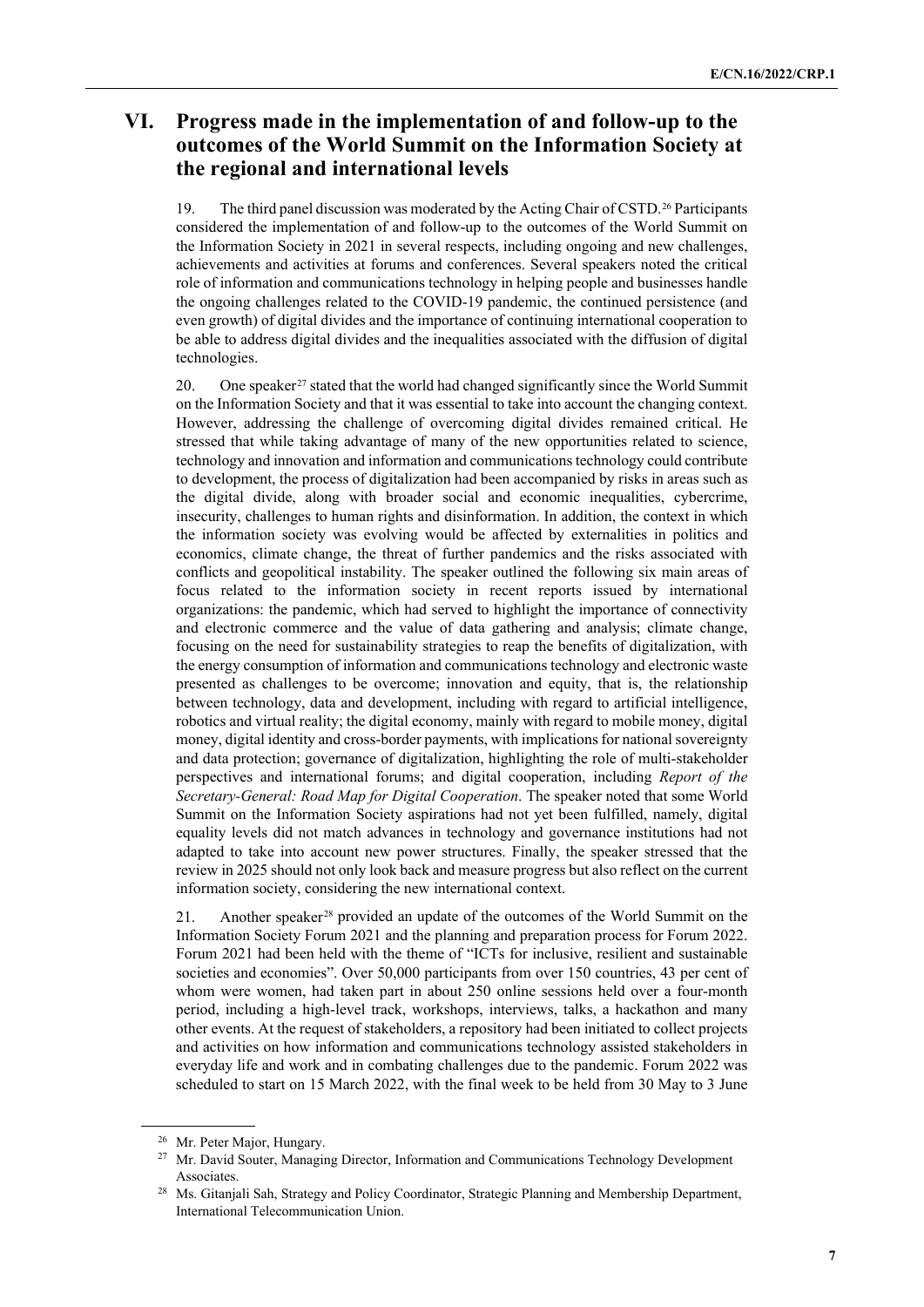2022; components would include a forum track, a high-level track, 10 special tracks, talks, an exhibition space, two hackathons (on information and communications technology and indigenous languages; and designing a sustainable future using information and communications technology) and other events. Finally, the speaker noted that the regional commissions, the United Nations Group on the Information Society, other agencies and youth representatives had been collaborating with the International Telecommunication Union on Forum events, providing a good example of working together under the "One United Nations" initiative.

22. One speaker<sup>[29](#page-7-0)</sup> detailed the work of the Office of the Secretary-General's Envoy on Technology and its contributions to outcomes of the World Summit on the Information Society. The Secretary-General's Envoy on Technology had been appointed in 2021 to guide the strategic approach to technology issues and serve as an advocate and focal point for digital cooperation. The core activities of the office focused on the implementation of the recommendations in *Road Map for Digital Cooperation*, under the three categories of connect, protect and respect, with the following main areas (with the corresponding action lines of the 11 action lines agreed for multi-stakeholder implementation of the outcomes of the Summit): universal connectivity  $(2)$ ; digital public goods  $(1, 3, 7)$ ; digital inclusion  $(8, 1, 3)$ 9); digital capacity-building (4, 7); digital human rights (9, 10); artificial intelligence (5); digital cooperation  $(6, 11)$ ; digital trust and security  $(5)$ ; and other areas  $(7)$ . The report of the Secretary-General entitled "Our Common Agenda", welcomed by the General Assembly,<sup>[30](#page-7-1)</sup> set out a vision on the future of global cooperation and the reinvigoration of inclusive, networked and effective multilateralism, including with regard to technology.

23. Another speaker<sup>[31](#page-7-2)</sup> addressed the role of the Technology Bank for the Least Developed Countries in the implementation of and follow-up to the outcomes of the World Summit on the Information Society; and noted the socioeconomic benefits of better connectivity for the least developed countries. The Technology Bank worked across various action lines, particularly 3 and 4, and supported the enhancement of technological capacities in the least developed countries. Initiatives contributed to various action lines, including, for example, work on the role of public governance authorities and stakeholders in promoting information and communications technology for development. The speaker emphasized the need to enhance digital skills and the need for Governments, academia, the private sector and other stakeholders to prioritize digital inclusion and connectivity. He noted that, as a small organization, the Bank achieved impact through partnerships and, in this regard, highlighted relevant work undertaken with the International Telecommunication Union, UNCTAD, the United Nations Institute for Training and Research and the World Trade Organization in the areas of technology transfer, climate change, electronic commerce and digital connectivity.

24. One speaker[32](#page-7-3) presented an overview of the activities of the Internet Governance Forum in 2021 and actions taken to implement CSTD recommendations and the *Road Map for Digital Cooperation*. He advised that the Internet Governance Forum, to be held from 6 to 10 December 2021, would have two main themes, namely, human rights and economic and social inclusion, with four cross-cutting subthemes. Over 200 sessions were planned, under the following four groups: high-level tracks; parliamentary tracks; youth and newcomers; and community-organized sessions. In addition, social events, remote hubs and a village would be organized. Finally, the speaker noted that, with regard to the implementation of CSTD recommendations, the Internet Governance Forum was in the process of implementing changes in financing and was involved in over 130 national and regional initiatives.

<span id="page-7-0"></span><sup>&</sup>lt;sup>29</sup> Mr. Jason Munyan, Programme Management Officer, Office of the Secretary-General's Envoy on Technology.

<span id="page-7-1"></span><sup>30</sup> A/RES/76/6.

<span id="page-7-2"></span><sup>&</sup>lt;sup>31</sup> Mr. Moshe Kao, Programme Management Officer, Technology Bank for the Least Developed Countries.

<span id="page-7-3"></span><sup>&</sup>lt;sup>32</sup> Mr. Chengetai Masango, Head, Internet Governance Forum Secretariat.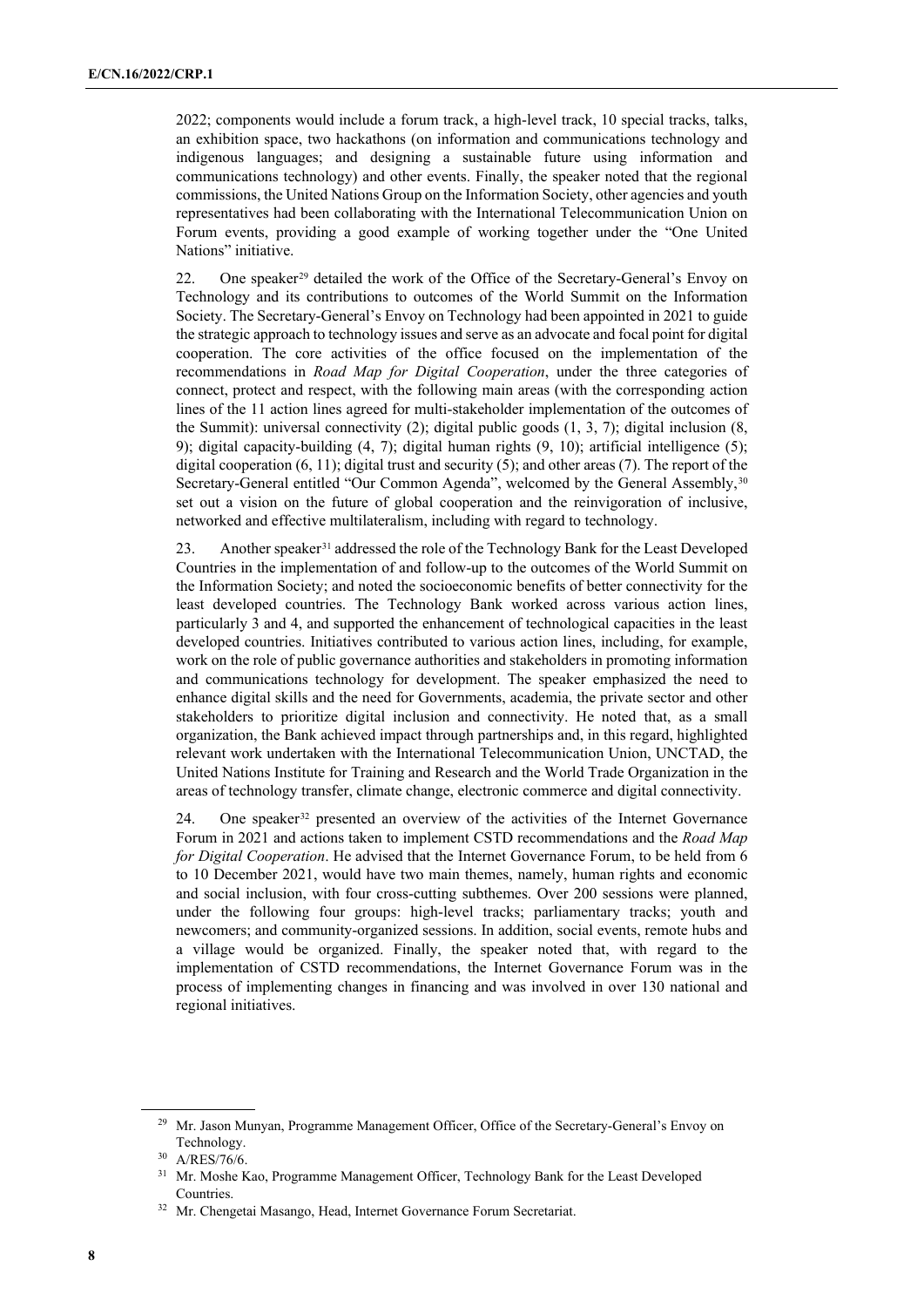25. Another speaker[33](#page-8-0) detailed the work of the African Institute for Mathematical Sciences, a training institution established in Ghana in 2012 and in Rwanda in 2019, with the mission of bringing together the best graduate students from Africa with the best lecturers worldwide to help lead the digital transformation of Africa. Core programmes focused on mathematical sciences and research centres in related areas. In 2018, the Institute in Ghana had been designated a United Nations Educational, Scientific and Cultural Organization Centre of Excellence and it had partnerships with a number of leading enterprises. Over 2,000 students from 43 countries in Africa had been trained; most graduates had pursued a doctoral degree and some had gone into industry, and most had remained in Africa. The gender policy of the Institute aimed to ensure that over 30 per cent of students were women. Finally, the speaker noted that the Institute aimed to train 200 African graduate students in the next five years and expand research activities into artificial intelligence and the Internet of things.

26. During the ensuing interactive discussions, several participants noted persistent challenges that had not yet been fully addressed and addressed the road ahead with regard to reviewing the mandate and outcomes of the World Summit on the Information Society. One participant<sup>[34](#page-8-1)</sup> noted that the review in 2025 would provide an opportunity to consider how the action lines might be adapted to reflect new opportunities and significant changes in society, including the pandemic and climate change; stated that the Internet Governance Forum had proved the most important forum for the discussion of Internet governance and policy issues; and noted that CSTD had a pivotal role to play in the review process. One delegate<sup>[35](#page-8-2)</sup> stated that closer international cooperation had been acknowledged as critical in developing information and communications technology, policymaking and resource management; developed countries and international organizations had a pivotal role to play in ensuring the success of the World Summit on the Information Society and enhancing cooperation; and outcomes had not yet been fully realized, with Internet security, safety and stability still issues of concern, along with the persistent digital divide and limited progress in enhanced cooperation on Internet governance. Another delegate<sup>[36](#page-8-3)</sup> stated that there was still a long path ahead, to reduce the digital gap between countries and facilitate the sharing of knowledge. The CSTD secretariat<sup>[37](#page-8-4)</sup> noted that preparations needed to begin for the review in 2025, which would be comprehensive and take place in a different, more complex context than that in 2005, and suggested that regional group discussions should be initiated.

### **VII. Findings and suggestions**

27. The following findings and suggestions on the two substantive themes were highlighted at the panel meeting and put forward for consideration by CSTD at its twentyfifth session.

### **A. Industry 4.0 for inclusive development**

#### **1. Main findings**

28. Industry 4.0 in manufacturing entails smart production, that is, integrating and controlling production using sensors and equipment, including traditional machinery and robots, cobots and three-dimensional printers, connected to digital networks supported by artificial intelligence. Many firms that have adopted smart production have achieved increases in productivity and a reduction in environmental impact. The impact of these technologies on employment has been a concern in some countries. However, empirical evidence suggests that the use of industry 4.0 technologies may create more jobs than it replaces. At the same time, an immediate concern is that most firms in developing countries,

<span id="page-8-0"></span><sup>&</sup>lt;sup>33</sup> Ms. Adelaide Asantewaa Asante, Chief Operating Officer, African Institute for Mathematical Sciences, Ghana.

<span id="page-8-1"></span><sup>&</sup>lt;sup>34</sup> Mr. Nigel Hickson, Head, Internet Governance Policy, Department for Digital, Culture, Media and Sport, United Kingdom.

<span id="page-8-2"></span><sup>&</sup>lt;sup>35</sup> Representative of the Islamic Republic of Iran.

<span id="page-8-3"></span><sup>&</sup>lt;sup>36</sup> Representative of the Dominican Republic.

<span id="page-8-4"></span><sup>37</sup> Ms. Shamika Sirimanne, Head, CSTD Secretariat.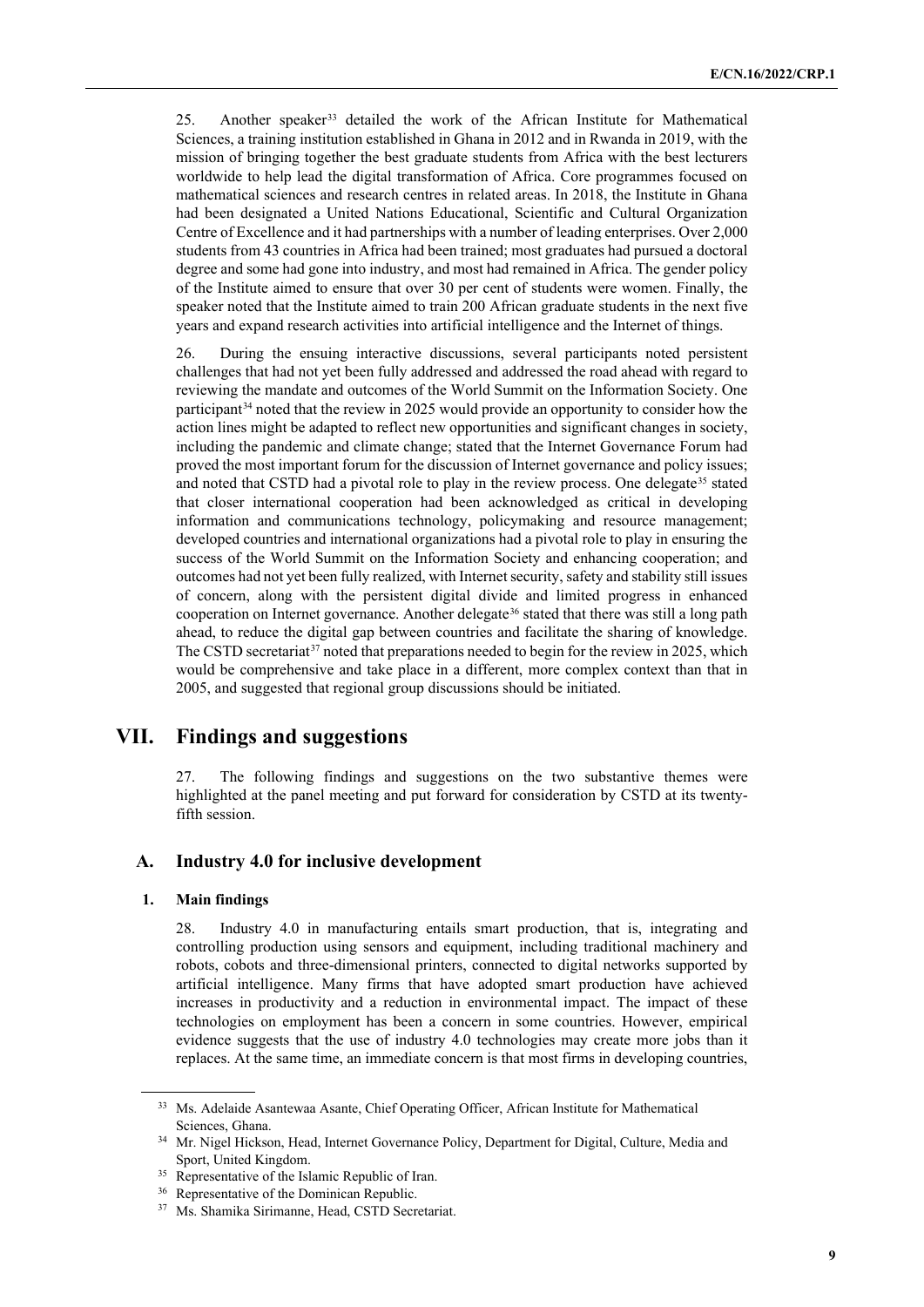in which economies are less diversified, are not yet utilizing such technologies but are mainly using analog technologies. Therefore, developing countries need to industrialize before they can broadly benefit from industry 4.0. On the other hand, countries should not miss out on the windows of opportunity for increasing productivity and sustainability offered through industry 4.0. Developing countries need to implement a dual strategy of continuing to diversify their economies and foster competitive manufacturing while, at the same time, creating the conditions for the emergence and diffusion of industry 4.0 technologies in their production bases.

### **2. Suggestions**

29. Member States may wish to consider the following courses of action:

(a) Foster economic diversification and manufacturing competency. Developing countries should consider placing economic diversification at the centre of national development strategies. Governments should design a national strategy for industry 4.0, which should include a shared vision and an appropriate mix of measures required to harness industry 4.0 effectively. In addition, policymakers should consider conducting foresight exercises and bringing together relevant agents of change and sources of knowledge to explore possible scenarios and develop strategic visions and intelligence to shape the future of national development;

(b) Create an enabling digital infrastructure. Governments in developing countries should create the conditions for affordable yet high-quality digital infrastructure to support the competitiveness of the private sector. This requires the mobilization of investment in information and communications technology infrastructure and the creation of a regulatory environment that enables competition in the telecommunications sector. In addition, Governments should promote initiatives to qualify and retrain the workforce and promote the use of industry 4.0 technologies in production chains;

(c) Foster innovation in industry 4.0 technologies. Governments should provide incentives for the private sector, including small and medium-sized enterprises, and entrepreneurs to use and develop applications using industry 4.0 technologies, including by facilitating the acquisition of hardware, software and tools needed for industry 4.0 solutions. In addition, policy instruments should aim to create an enabling environment for the emergence of markets for industry 4.0 solutions. For example, they could encourage the development of new projects through competitions or financing;

(d) Encourage the active involvement of stakeholders in the development of an industry 4.0 innovation ecosystem. Governments should create institutional spaces or mechanisms that bring together relevant partners to develop a shared vision for industry 4.0 and coordinate its implementation. Interventions should enable an industry 4.0 innovation ecosystem to emerge by linking academia and the private sector, including manufacturing and the digital and information and communications technology sector;

(e) Raise the awareness of the private sector. To help developing countries benefit from industry 4.0 technologies, Governments can set up meetings and activities to promote the benefits of industry 4.0. Such activities should build awareness of the modernization and skills needed in production and how these need not pose additional, high costs, but are necessary for competitiveness;

Promote technological upgrading in manufacturing. Governments can help by promoting the industrial transformation to stakeholders in this sector. For example, countries could support the sharing of good practices, training in digitalization and making people aware of the new opportunities available to solve business problems more effectively. In addition, they could promote the development of cooperation platforms that help promote digital solutions in the business processes of companies, providing consultations and offering support tools;

(g) Build international partnerships. International partnerships are crucial in mobilizing resources and providing technical assistance on policy and a good policy mix, incentivizing the adoption of industry 4.0 technologies at the firm level and retaining and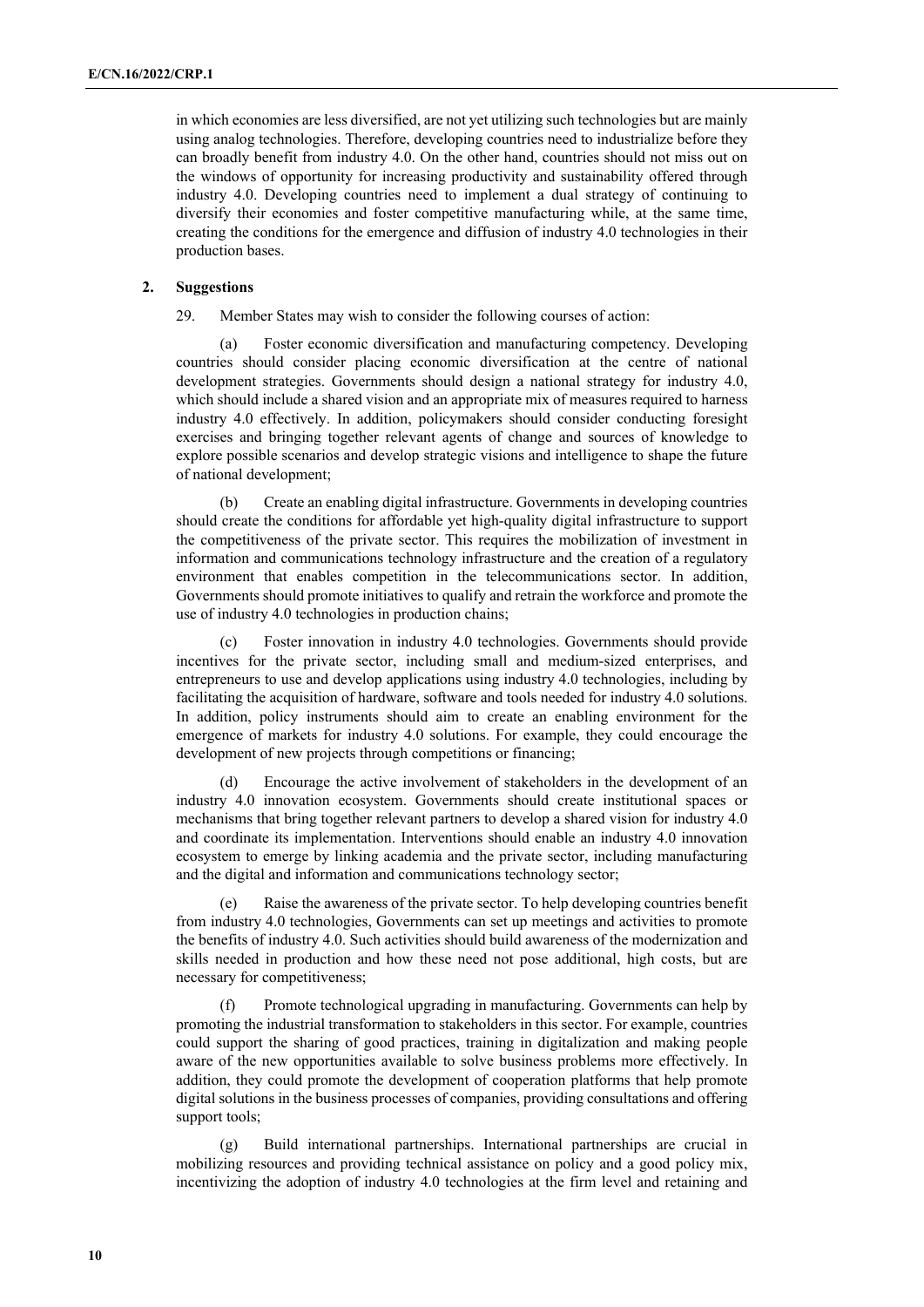developing talent. In addition, international collaborative projects on digital technologies are the most relevant for the development of industry 4.0 technologies.

30. The international community may wish to consider the following courses of action:

Collect and share success stories, including successful business cases, demonstrating the impact of industry 4.0 technologies on inclusive and sustainable development. In particular, the international community should disseminate examples and information that help guide how women and girls and those in marginalized communities can benefit from such technologies. CSTD can play a pivotal role in disseminating knowledge and best practices, establishing partnerships and sharing knowledge of success stories in various development contexts for the benefit of States;

(b) Contribute to creating a global centralized database of open-source technologies that could help solve local challenges with a broader range of available technological choices and applications. By categorizing such technologies according to their potential to contribute to achieving particular Sustainable Development Goals, such a database could accelerate discovery and innovation across all sectors associated with the Goals. Work on this database should be led by the United Nations, given its already established leadership role in advocating for open-source technology;

Help design and implement national policies, strategies and programmes related to industry 4.0. The international community should support Governments in formulating national strategies and programmes for the use of industry 4.0 technologies. Technical assistance in this regard should make a systematic effort to involve a broad range of stakeholders, to ensure benefits from industry 4.0 without creating unintended and adverse socioeconomic effects and negative environmental externalities;

(d) Promote infrastructure development. The international community should support national infrastructure development required in the deployment of industry 4.0 technologies in production processes, such as digital infrastructure;

Foster United Nations-wide efforts to support transnational cooperation between developed and developing countries in technology transfer and capacity-building; promote knowledge and technology transfer between developed and developing countries on industry 4.0 technologies; and support innovation actors from Member States in international networks and programmes to build their capacity in innovation for industry 4.0;

Exchange knowledge and experience. The international community should facilitate the exchange of knowledge, research, experiences, success stories and best practices with leading policymakers, innovators and regulators in developed and developing countries; and encourage South–South cooperation to exchange knowledge and best practices. Support could be in the form of knowledge exchange and transfer, research and development projects and business matching and joint ventures. In addition, integration into international networks such as digital innovation hubs in Europe could contribute to the digitalization of firms in developing countries;

(g) Create joint programmes. The international community could help identify markets or market segments with greater demand for joint technological development. Such collaborative programmes can help facilitate technological and commercial exchanges, particularly with countries leading in such technologies. The international community should support developing countries in designing and implementing pilot programmes and initiatives in applying industry 4.0 in priority sectors;

(h) Scale-up capacity-building activities; and contribute to capacity-building activities at national and regional levels on industry 4.0 technologies, including creating online and hybrid training programmes for professionals and the general public;

Support technological upgrading. The international community should support the upgrading of digital and non-digital industries to increase high-technology production and exports; and assist in benchmarking domestic industry firms against international firms that have achieved the transformation to industry 4.0;

(j) Develop ethical frameworks and guidelines. The international community should strengthen international cooperation to develop ethical frameworks and guidelines for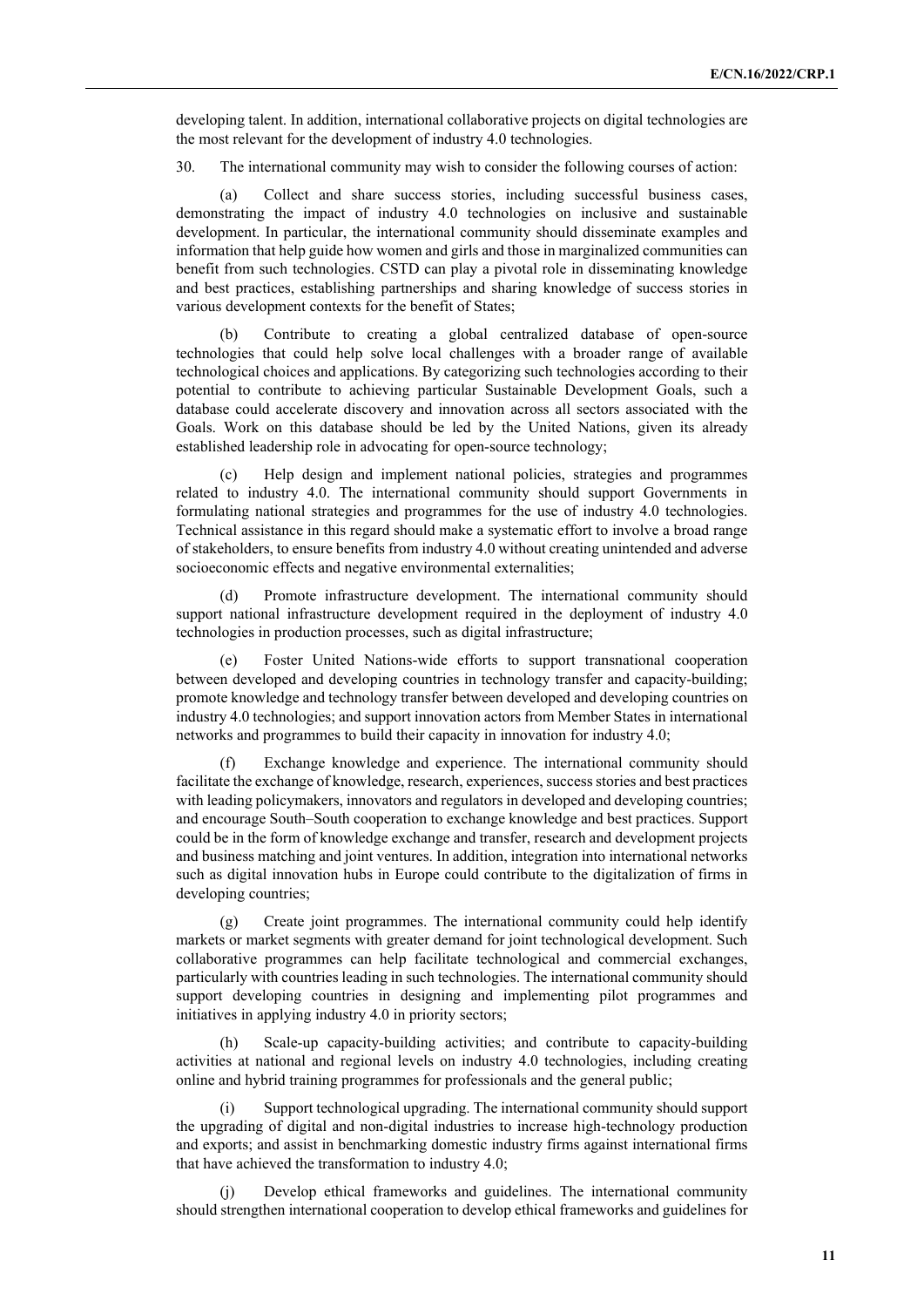the adoption of industry 4.0 technologies. Innovation management standards have great potential to help developing countries and economies in transition to leapfrog into industry 4.0. Such guiding frameworks could be relevant for all types of organizations, including small and medium-sized enterprises.

### **B. Science, technology and innovation for sustainable urban development in a post-pandemic world**

### **1. Main findings**

31. The pandemic has led to many new forms of innovation for sustainable cities and communities. It has also triggered a level of research, development and experimentation that countries may struggle to implement in non-crisis conditions. The pace at which local and national leaders and stakeholders have reorganized urban sociotechnical systems in many regions by introducing innovative science, technology and innovation solutions to the challenges imposed by the crisis have been significant. It is now necessary to seize this innovation momentum and use its transformative power to ensure that urban areas can deliver on their commitment to sustainable urban development.

#### **2. Suggestions**

32. Member States may wish to consider the following courses of action:

(a) Adjust pre-pandemic priorities and resource allocation strategies; review and redefine any existing sustainable urban development priorities to take into account the impact of the pandemic; and identify and invest in suitable science, technology and innovation solutions to alleviate unemployment and the financial issues experienced by low-income households and smaller firms;

(b) Cultivate and empower local ecosystems for urban innovation; frame an enabling institutional, policy-related and regulatory environment that promotes the development of an open innovation culture in urban spaces and facilitates cross-sectoral and multi-stakeholder collaboration; and expand incubation services to facilitate the transformation of business sector research in science, technology and innovation that actively helps solve urban development challenges;

(c) Build local capacity to deal with the complexity of urban digital transformation; provide local actors with the knowledge resources necessary to familiarize them with sustainable urban digital transformation and help them develop policy and governance capacity; and raise awareness among municipal governments and other local stakeholders of the non-evident complexity of technology-related urban development strategies and the importance of integrating local context conditions with a people-centred focus in urban sustainability actions;

(d) Introduce new and more equitable financing mechanisms; facilitate crosssectoral collaborative ventures with heterogeneous actors to increase the financial capacity of cities and urban communities to support the research and development actions required to embrace science, technology and innovation solutions; and strengthen institutional settings to ensure that public investment management in cities and communities is supported by policy coherence across multiple levels of governance;

(e) Rethink urban areas as data infrastructures; transform existing data governance structures to ensure a more systemic, human-centric, cross-collaborative and privacypreserving approach to the management and development of urban data infrastructures; and ensure that cross-sectoral and multi-stakeholder collaborative ecosystems support data governance structures;

(f) Take an integrated approach to policy setting for sustainable urban development; help local development actors embrace the integrated approach to urban sustainability enhancement championed in the 2030 Agenda for Sustainable Development and the New Urban Agenda; and adjust institutional frameworks to integrate urban sustainability policy settings, horizontally and vertically, and ensure the coordination needed